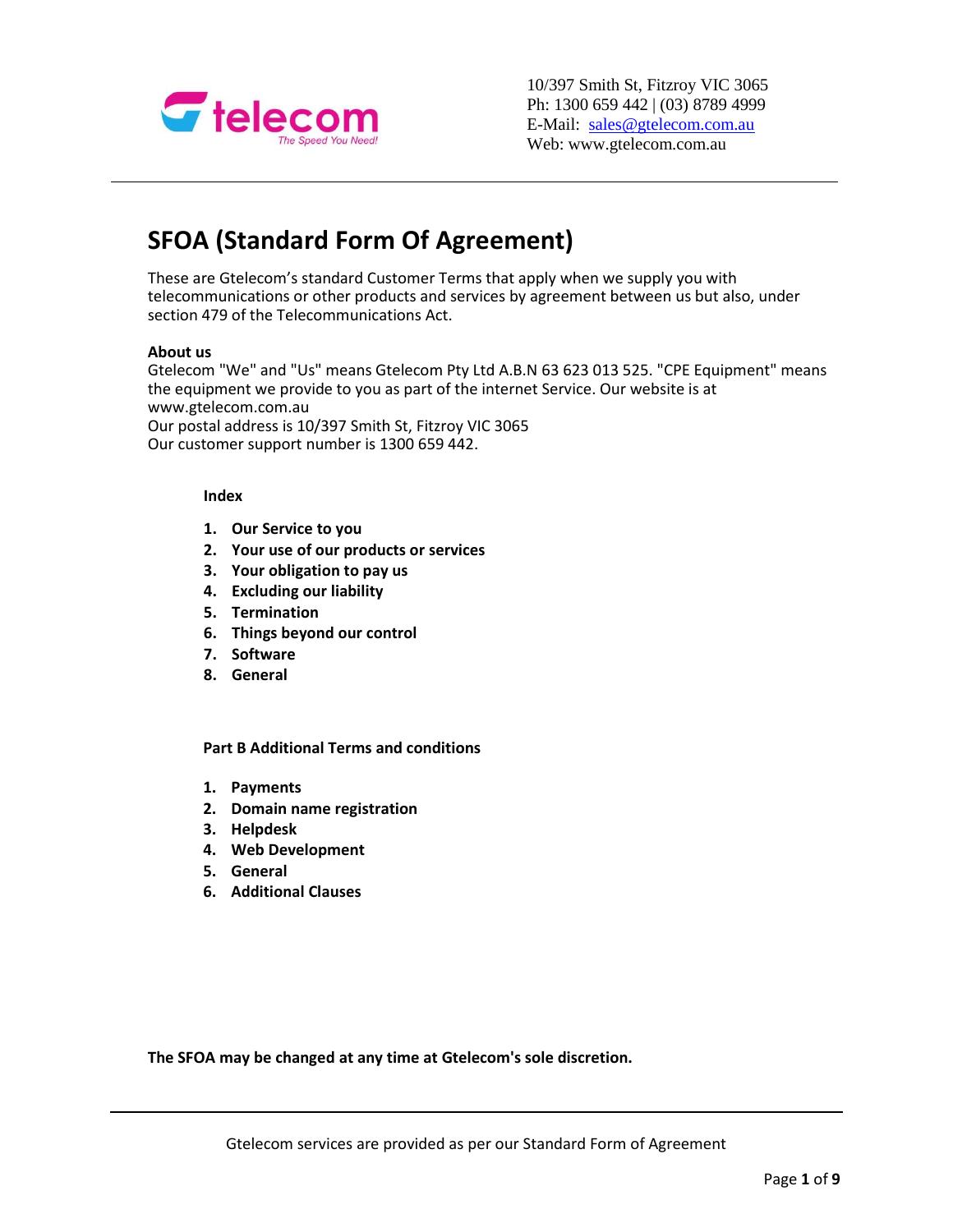

## **Definitions**

"You" means the person so named on the Service Application.

"Premises" means the premises at which the Service is installed; "Service Application" means the form published by us for the purpose of ordering a Service

"Facility" has the meaning given by the Telecommunications Act 1997 and also includes any line, equipment, mast, antenna, tunnel, hole, pit or pole used in connection with the

#### **1. Our services to you**

(a) Gtelecom will provide you with the products and services that you purchase from us from time to time ("Products" and "Services" respectively) and you agree to purchase and use these Products and Services on these terms and conditions as may be amended from time to time

(b) Additional terms and conditions contained in may apply to the purchase and use of certain Products and Services.

(c) Our agreement will commence on the date

(i) The date that we accept your application for the provision of any of the Products and Services, either by notifying you or by providing you with access to those Products and Services; or

(ii) the date you start using any of the Products and Services. We may refuse your application or cancel your setup at any time at our complete discretion.

(d) Our agreement will continue while using our services or while using our hardware or until the end of any fixed term set out in your application, until this agreement is terminated in accordance with these terms and conditions.

(e) We reserve the right to require offline verification of your identity or authority.

#### **Gtelecom's Rights and Responsibilities**

(a) We may, at any time and in our absolute discretion without notification, suspend or disconnect your access to the Products or Services, and monitor or intercept your use of the Products or Services, including without limitation any messages you send or receive or data you store or access using those Products or Services if we have reasonable cause to do so.

(b) We may delete that data stored using the Products or Services, in our absolute discretion, if we consider that data to be inappropriate, illegal, offensive or otherwise in breach of any law, standard, regulation or code of practice.

(c) We may at any time, without notice, suspend your use or access to part or all of the Products or Services: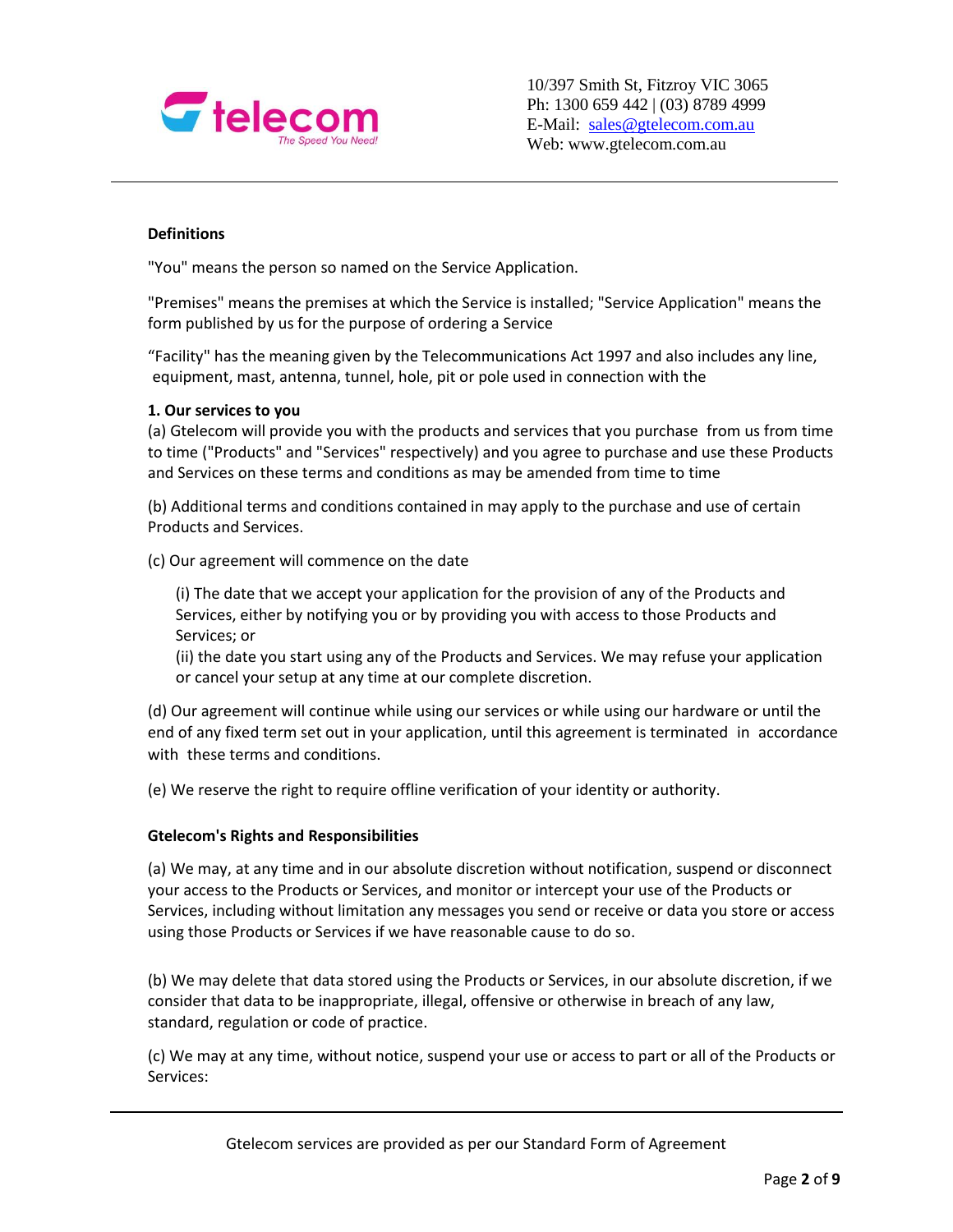

(i) for such time as is necessary for any maintenance determined by us to be necessary from time to time, and where possible, after giving you as much advance notice as is reasonably practicable in the circumstances;

(ii) if required to do so, as a result of a direction from any government or other authorities.

(d) We may at our discretion change any telephone numbers or other access numbers required to access any of the Products or Services and we will not be liable to you in this regard.

(e) You authorize us to obtain credit information from a credit reporting agency and information about your commercial activities or commercial credit worthiness from a business, which provides that information to enable us to apply our credit policy. You also authorize us to obtain from and give to any credit providers information about your credit arrangements. This information may include any information about your credit worthiness, credit standing, credit history, credit capacity or other information that credit providers are allowed to give or receive from each other under the Privacy Act, 1988 (Cth) (as amended from time to time).

(f) You acknowledge that we may be obliged to provide assistance to law enforcement agencies in respect of your acquisition or use of the Products and Services and that you will not make any claim against us in relation to that assistance.

(g) We may access and store certain content accessible using some of the Products or Services (known as caching) for faster and easy access by you. That content is updated on a regular basis but there may be delays in that updating and therefore cached content accessed by you through the Products or Services may not be the most up to date version.

## **3. Your use of our Products or Services**

(a) You agree that you will use the Products and Services in a responsible manner. In particular, you warrant to us that when using the Products or Services, or providing information to us in relation to the Products or Services, you will not, nor will you allow others to;

(i) distribute, publish, or provide any material that is defamatory, harassing, obscene or illegal under any applicable law, rule, regulation, standard or code of practice;

(ii) distribute, or provide use of material that you have no right to distribute, use, or provide (for example, a third person's intellectual property rights.

(iii) Cause a nuisance to any person or incite violence or racial hatred or facilitate prostitution or pedophilia;

(iv) commit a crime or facilitate the committing of a crime;

(v) engage in any activity which is in breach of, or fail to comply with, any applicable law, rule, regulation, standard or code of practice;

(vi) perform or facilitate the mass distribution of advertising material, except to people who have consented to the receipt of that material, and you must cease the mass distribution of advertising material to those people once that consent is withdrawn;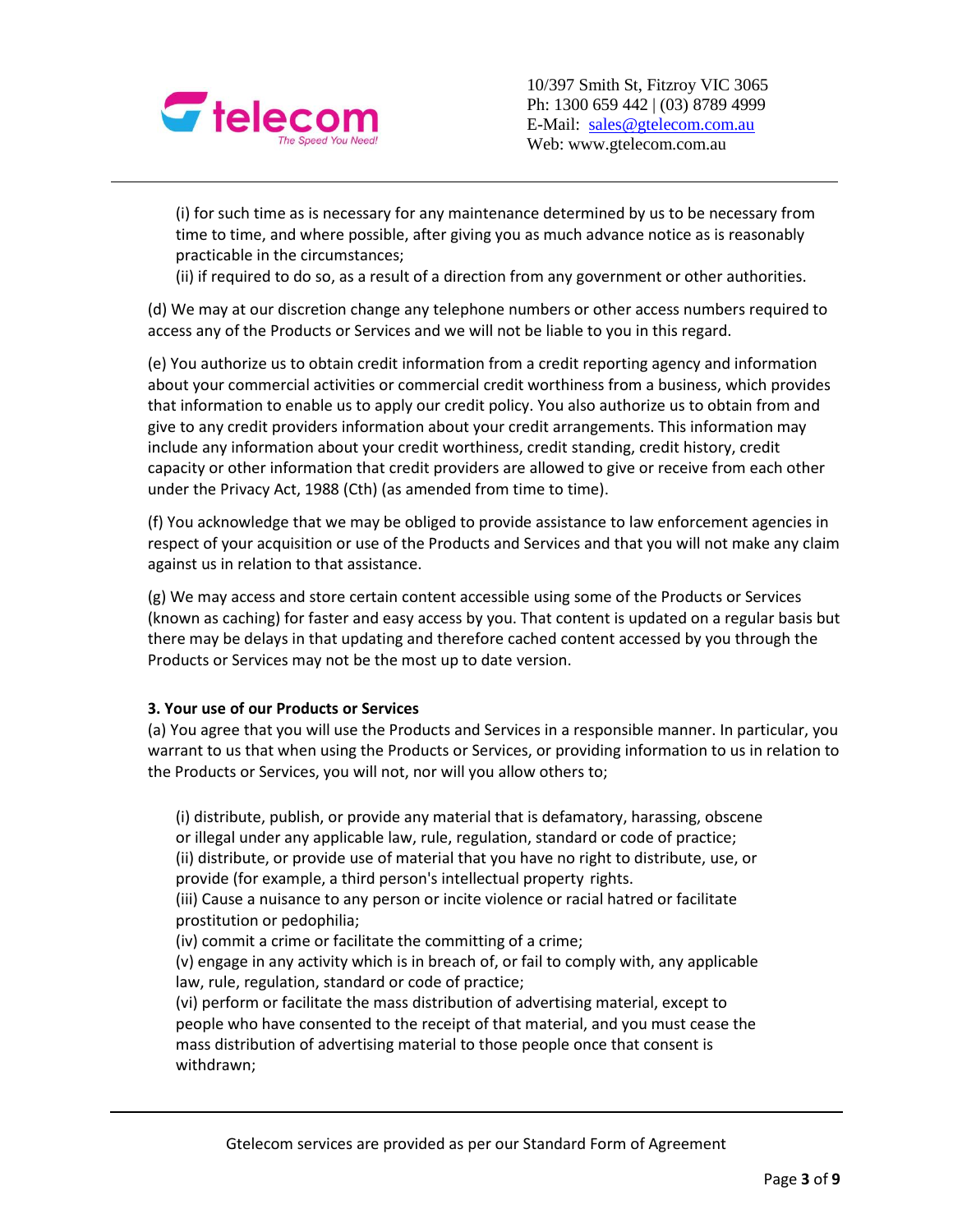

(vii) engage in or fail to engage in any activity in a manner which will expose us to any liability;

(viii) fail to comply with any rules imposed by any third party whose content or services you are accessing or using, or any policy adopted by us;

(ix) use the Products or Services, or invite or direct persons to use the Products or Services, to access any content which it is illegal to publish;

(x) invade the privacy of others or alter the messages of others;

(xi) engage in misleading or deceptive conduct or fraud of any kind;

(xii) fail to clearly identify any material which is advertising or adult only material so that third persons can determine whether to access that material or not;

(xiii) fail to maintain the security and confidentiality of any accounts, identifiers or passwords provided to you to enable you to use the Products or Services, and you must change your account, identifier or password immediately on request to do so from us;

(xiv) cause or help to cause the security or integrity of any Products or Services or other linked computer systems or sites to be compromised whether by way of hacking, virus introduction or in any other way.

(b) In addition;

(i) you indemnify us, our employees, contractors and agents, against any loss, costs or damage we may suffer as a result of the use of your Products or Services (whether or not by you or using your accounts, identifiers or passwords), or as a result of a breach of any of your warranties to us or any other provisions of this agreement;

(ii) you acknowledge that we have no control over any content accessible through use of the Products or Services and you have no claim against us in that regard;

(iii) you must obtain, install and maintain your own access equipment to the Products and Services and any authorization, permission, license, waiver, registration or consent from any person necessary in relation to that equipment. Without limiting this clause, you agree that you must make your own arrangements for the acquisition, installation and maintenance of any satellite dish and associated equipment and, while we may facilitate those arrangements for you, Gtelecom is not the owner or leaser of that equipment, your agent in this regard, or liable to you in any way in this regard;

(iv) you must, at your cost, ensure full, free and safe access to any of your equipment or premises in order for us to provide the Products or Services to you;

(v) you must promptly provide to us all assistance and information we reasonably require in relation to the supply of the Products or Services to you;

(vi) you warrant that your representative responsible for the purchase of the Products and Services has all authority to do so;

(vii) you are responsible for providing any security or privacy you require for your computer networks and any data stored on those networks or accessed using the Products or Services, and you agree that we will not be responsible for any damage caused by your failure to provide same; and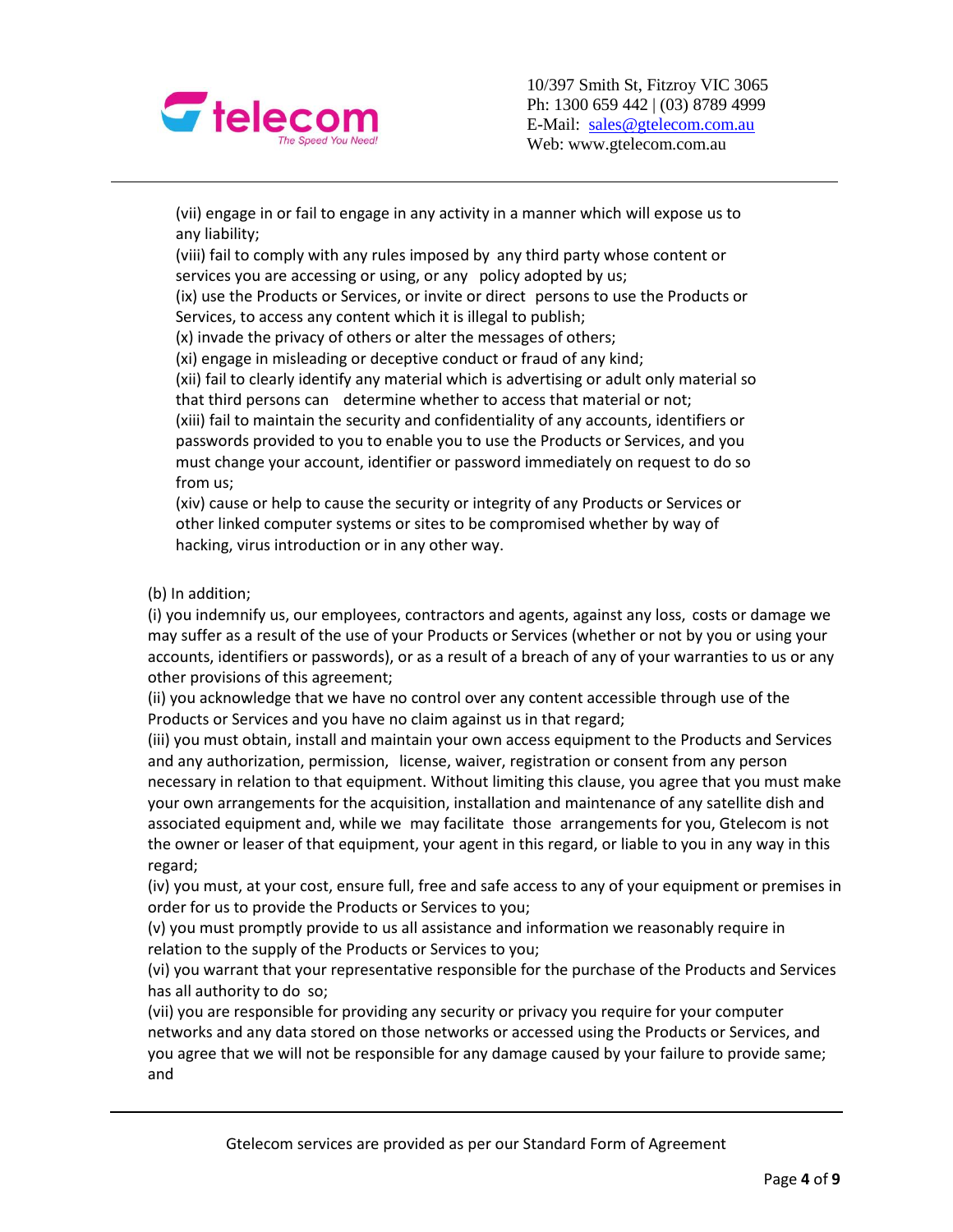

(viii) you must safeguard and not tamper with any equipment we provide to you, and which is not bought by you from us.

(xiv) cause or help to cause the security or integrity of any Products or Services or other linked computer systems or sites to be compromised whether by way of hacking, virus introduction or in any other way used by you to access the Products and Services, provide that equipment with a suitable physical environment and only permit us to repair, service, move or disconnect that equipment unless otherwise agreed by us. You bear the risk of loss or damage to that equipment while it is in your possession or control, except if it is damaged by our negligence or willful act.

## **4. Your obligation to pay us**

(a) In return for us providing these Products and Services to you, you must pay us the relevant fees, charges and costs notified to you and as may be amended by us from time to time ("Fees").

(b) You are solely responsible for the use of the Products and Services and for all payment of any Fees arising from the use or provision of the Products or Services.

(c) Records held and logging procedures adopted by us in relation to usage by or provision of your Products and Services are prima facie evidence that you have used or ordered that Product and Service as indicated.

(d) You are responsible for the cost of any telephone calls you make to access the Products or Services and it is your responsibility to check with your telecommunications provider whether a telephone number we give you to use our service is a local call to yourself.

(e) Gtelecom takes no responsibility for any call charges incurred by you.

(f) In the event that you fail to pay your accounts by the due date we may refer your failure to any debt collection agency or other like body and may add any form of compound interest plus any form of a late payment penalty.

## **5. Excluding our liability**

(a) Other than in relation to personal injury, to the extent permitted by law we are not liable to you or anyone claiming through you for any loss or damage or costs sustained or incurred by you, your employees, contractors or agents or any third party, arising in any way in connection with this agreement or from your use of, or our provision of the Products or Service or any ancillary product or service, including without limitation, arising from:

(i) any failure or delay by us to transmit data;

(ii) any failure or delay by you in receiving data;

(iii) any transmission or receipt of incorrect data;

(iv) any erasure or corruption of any data;

(v) any unauthorized access to your Products and Services;

(vi) any content accessed using the Products or Services found to be offensive, upsetting, inaccurate, misleading or defamatory.

(b) To the extent permitted by law, without limiting the above, in no circumstances will we be liable to you for consequential loss including, without limitation, loss of profits or loss of business.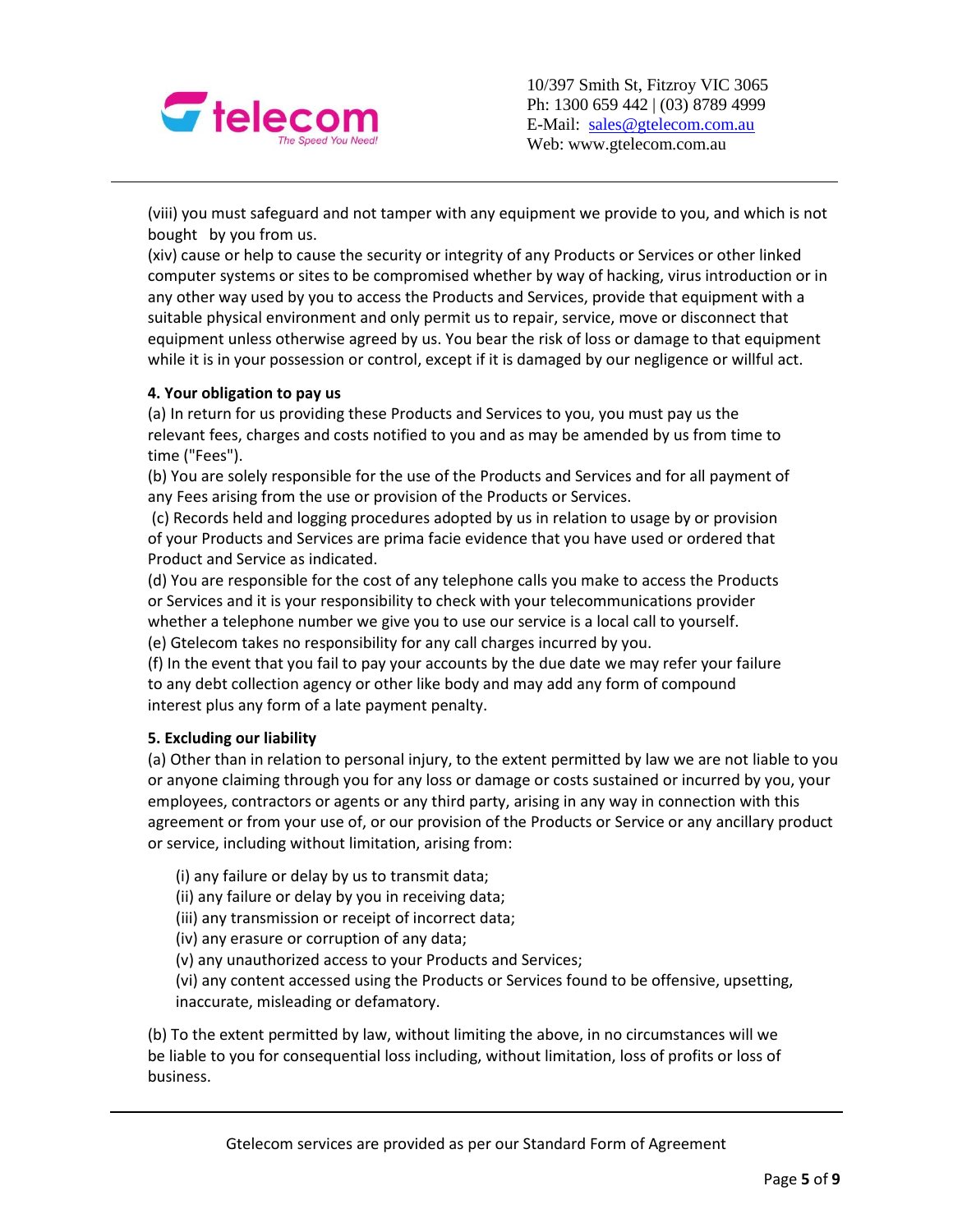

10/397 Smith St, Fitzroy VIC 3065 Ph: 1300 659 442 | (03) 8789 4999 E-Mail: [sales@gtelecom.com.au](mailto:sales@gtelecom.com.au) Web: www.gtelecom.com.au

(c) To the extent permitted by law, we exclude all warranties in relation to the Products or Services or any ancillary product or service. Should we be liable to you, by virtue of any applicable statute, law, rule or regulation, for any loss or damage suffered, sustained or incurred by you under or in connection with this agreement, our total liability for any such loss or damage shall, to the extent permitted by law, be limited, at our option, to the cost of supplying again the goods or services in respect of which the damage was incurred or to providing, replacing or repairing those goods or providing those services again.

# **7. Termination**

(a) Unless this agreement is subject to a fixed term as referred to in any accepted application, either party may terminate this agreement by giving 30 days written notice to the other.

(b) Not withstanding the above, we may immediately terminate this agreement in relation to any or all Products and Services acquired by or provided to you if:

(i) you are in breach of any provision of these terms and conditions and you have not remedied that breach within 10 days of receiving notice from us; (ii) you fail to pay any Fees by the due date or breach any of the provisions.

(c) On termination, your rights to use Products or Services cease, you must return to us any materials we have provided to you in relation to the Products or Services, you must pay to us immediately all outstanding Fees in relation to the Products or Services and you are not entitled to any refund.

## **8. Things beyond our control**

(a) It is impossible for us to ensure that the Products or Services are provided to you at all times or at any specific times or will be able to operate at all times error-free. We make no warranties to you in this regard.

(b) We will not be liable for any failure to fulfill any term of this agreement where that fulfillment is delayed or prevented, restricted or interfered with for any reason beyond our control, including but not limited to fire, storm, flood earthquake, accident, labor dispute, materials or labor shortage, outages in telecommunications or radio communications networks, law or regulation or an act or omission of any third person.

## **9. Software**

(a) To the extent that any Products or Services contain any software, we License that software to you on a non-exclusive, non-transferable basis for the term of this agreement, solely for your use of that Product or Service.

(b) You must use the software only on such equipment as we may designate for its use. We are not responsible for the installation or support of the software. You must use the software in accordance with any directions we provide to you from time to time.

(c) We are not responsible for any 3rd party software we provide to you nor do we need to give technical related assistance or information in regards to it.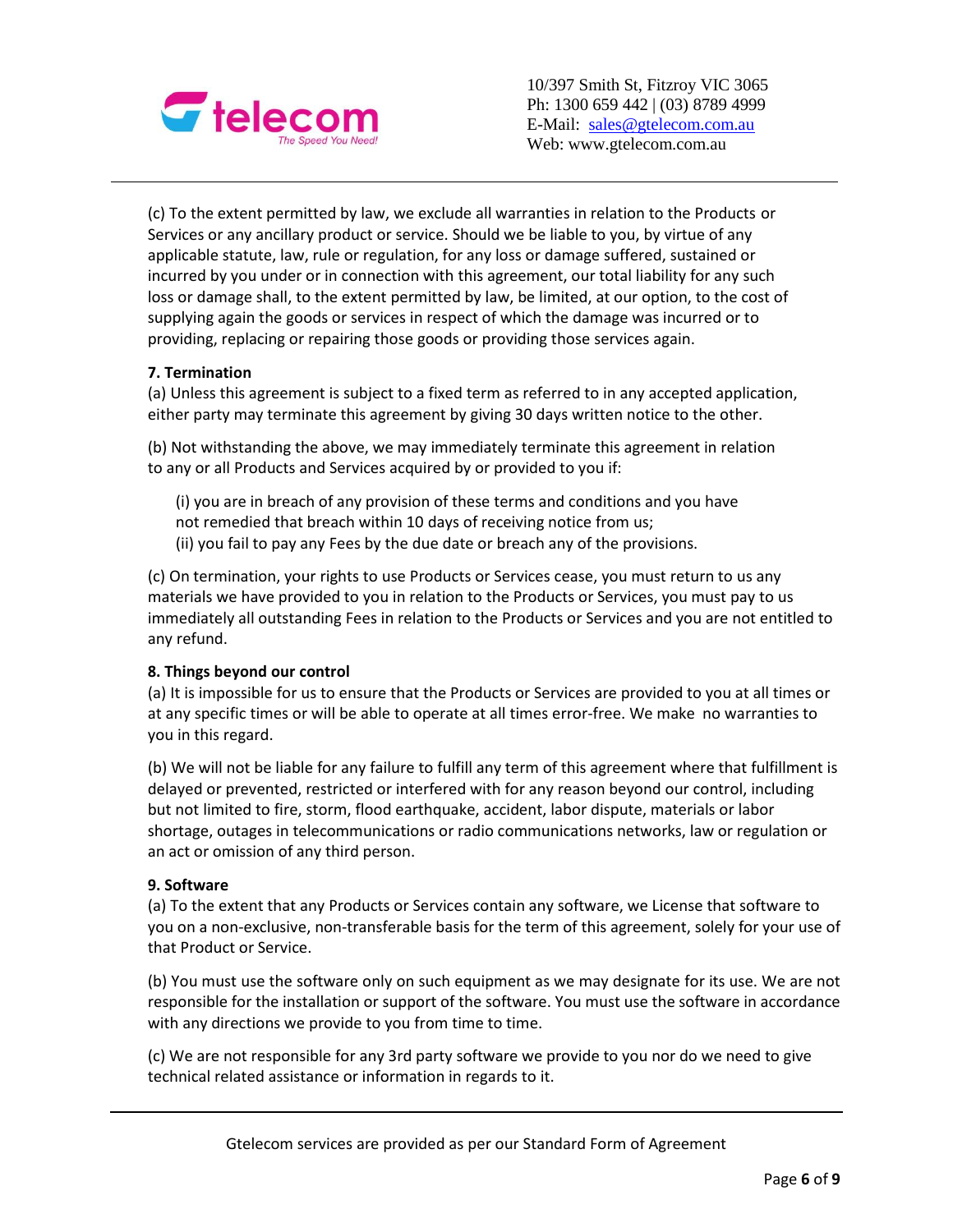

(d) We or our suppliers retain ownership of the software at all times, whether in its original form or as modified. You must not, in whole or in part, copy, attempt to reverse-engineer or modify, or attempt to combine or incorporate in any other program or system, the Software without our written consent.

(e) You must protect the software and related documents at all times from unauthorized access, use or damage.

## **10. General**

(a) These terms and conditions and Part B which may apply to particular Products or Services are the entire agreement between us in respect of the Products or Services.

(b) You have not relied on any representation made by us in deciding whether to acquire the Products or Services and you have relied on your own judgment in relation thereto.

(c) We may change or remove any of these terms and conditions at any time, including, without limitation, if there is a change to any law or regulations. We will use our reasonable commercial endeavors to notify you of these changes when they occur. If you do not agree to the variation of the agreement, you may terminate this agreement by written notification to us within 14 days of the date or our notice. If you have not terminated this agreement within 14 days and you continue to use our Products or Services afterwards, you agree that you are deemed to have accepted the variation.

(d) If we need to notify you of any matter, we may inform you by email.

(e) Before resorting to any external dispute resolution mechanism, you and we shall attempt to settle any dispute in relation to this agreement within 14 days of that dispute arising.

(f) You must not assign or attempt to assign any right or obligation under this agreement without our written consent. We may assign our rights or obligations, or subcontract or obligations without restriction.

(g) You agree that you are not our employer or employee, our principal or agent, our partner or joint venture and you have no right to bind us in contract or otherwise at law.

(h) These terms and conditions are governed by the law in force in Australia and all its States.

(i) Complaints are to be put in writing and can take up to 48 hours to be resolved, depending on the circumstance this may take longer.

# **PART B. ADDITIONAL TERMS AND CONDITIONS 1. Payments Credit Cards**

All Credit Card payments are processed at the start of each billing cycle or at our discretion and it is your responsibility to ensure sufficient funds are available to cover your payment.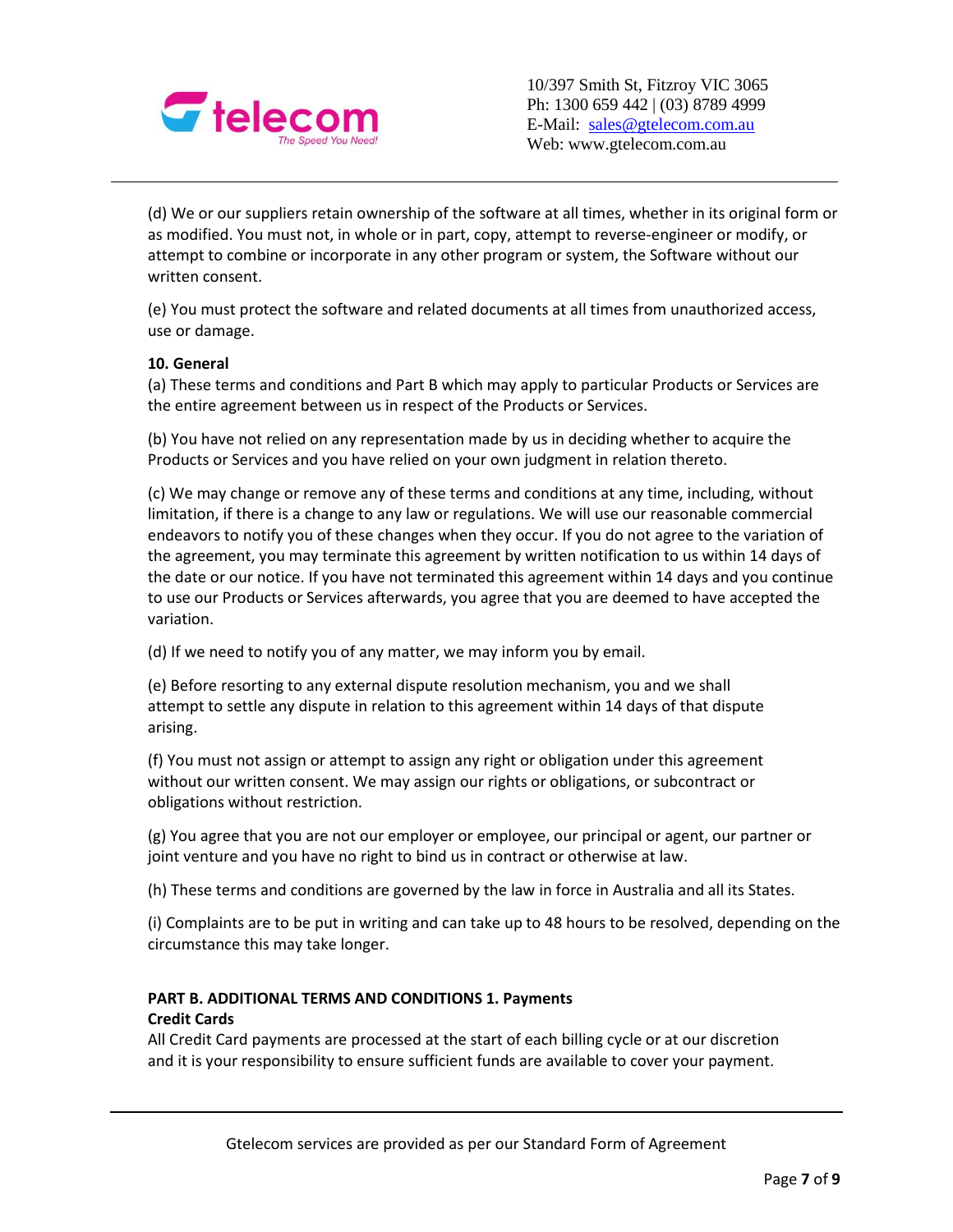

Credit card surcharge will apply on the total charge of the invoice. A dishonor fee will apply where the funds are not available to be transferred to out account.

# **ACCOUNTS SUSPENSTION**

Excluding automatic payment methods. These accounts are due and payable before the start of the next billing cycle. If not set-up as auto-renew these accounts will automatically turn off at midnight on the last day of the month. Provided these accounts are not overdue by more than one month the account may be reactivated by paying the appropriate monthly fee they will then be renewed for the billing cycle in question. Once overdue by more than one month the account will be disabled and cannot be reactivated except by paying all outstanding fees.

#### **2. Domain name registration**

(a) If requested by you, we will assist you in the registration of a domain name. You acknowledge that we are not responsible for the allocation and administration of domain names and that we cannot guarantee the availability of a domain name or the continued availability same.

(b) Where you have requested us to apply to register a domain name on your behalf, you agree that all information you provide to us in this regard will be true and complete, and you will abide by the terms and conditions of the relevant authority who administers that particular sub-domain.

(c) You agree to pay all of our fees, charges and expenses in this regard in accordance with Part A.

## **3. Help Desk**

(a) The helpdesk cannot be familiar with every product whether it is Hardware or Software and while we will do our best to help solve a problem, we may refuse to give assistance at our sole discretion.

(b) We are not responsible for any damage caused while our helpdesk representative gives technical advice and you agree that we do not take on any charges caused while technical advice is given.

#### **4. Web Development**

(a) While we may own certain intellectual property rights in the website developed for you and you have certain obligations in relation to information that you provide to us in accordance with Part A, you acknowledge that you are responsible for the final authorization to release, and the content of, the website developed for you and you will be responsible for signing off on that website prior to release to indicate it meets your specification.

(b) You are responsible for obtaining any consent from any third party regarding use of any of their intellectual property rights or the right to link their website to your website.

(c) You are responsible for providing to us any legal disclaimers or other notices you require to be inserted on your website. You are responsible for providing all content necessary for your website unless we otherwise expressly agree.